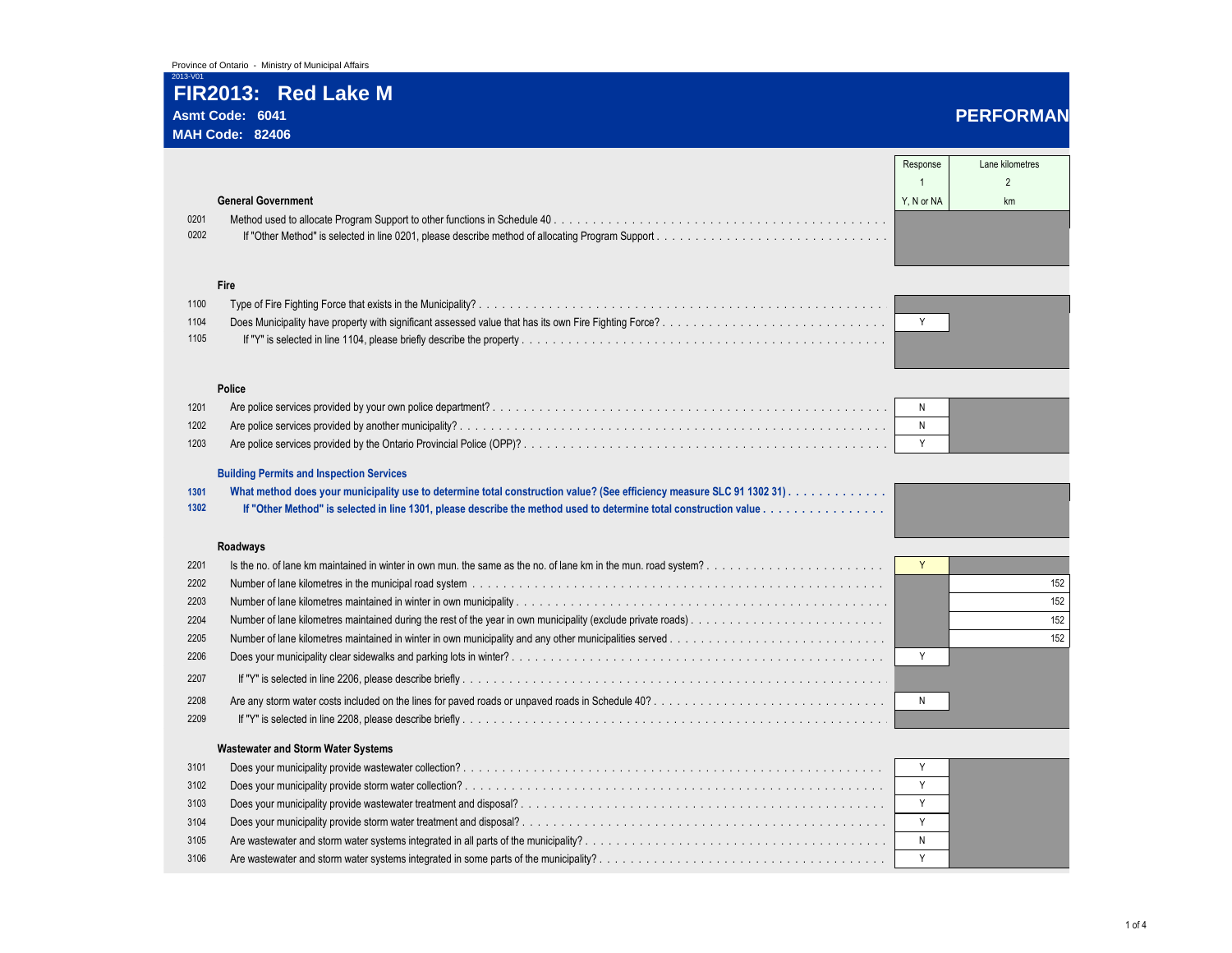# **FIR2013: Red Lake M**

|      | Asmt Code: 6041                                                                                               | <b>PERFORMAN</b> |
|------|---------------------------------------------------------------------------------------------------------------|------------------|
|      | <b>MAH Code: 82406</b>                                                                                        |                  |
|      | Water                                                                                                         |                  |
| 3300 |                                                                                                               |                  |
| 3301 | Is any water treated to standards which are lower than drinking water standards, such as the provision of raw |                  |
| 3302 |                                                                                                               |                  |

## **Complete this section only if your municipality reports library measures. (A lower-tier served by the upper-tier library does not report.)**

| 7400<br>7401 | Libraries                                                                                                   | Response<br>Y. N or NA | Library Uses |  |  |  |
|--------------|-------------------------------------------------------------------------------------------------------------|------------------------|--------------|--|--|--|
|              | If the answer to line 7400 was "No library board. Purchases service." do not complete lines 7402 to 7404.   |                        |              |  |  |  |
| 7402         | Does your library board or union public library provide service on a contract basis to other municipalities |                        |              |  |  |  |
| 7403         |                                                                                                             |                        | 64.303       |  |  |  |
| 7404         |                                                                                                             |                        | 64,303       |  |  |  |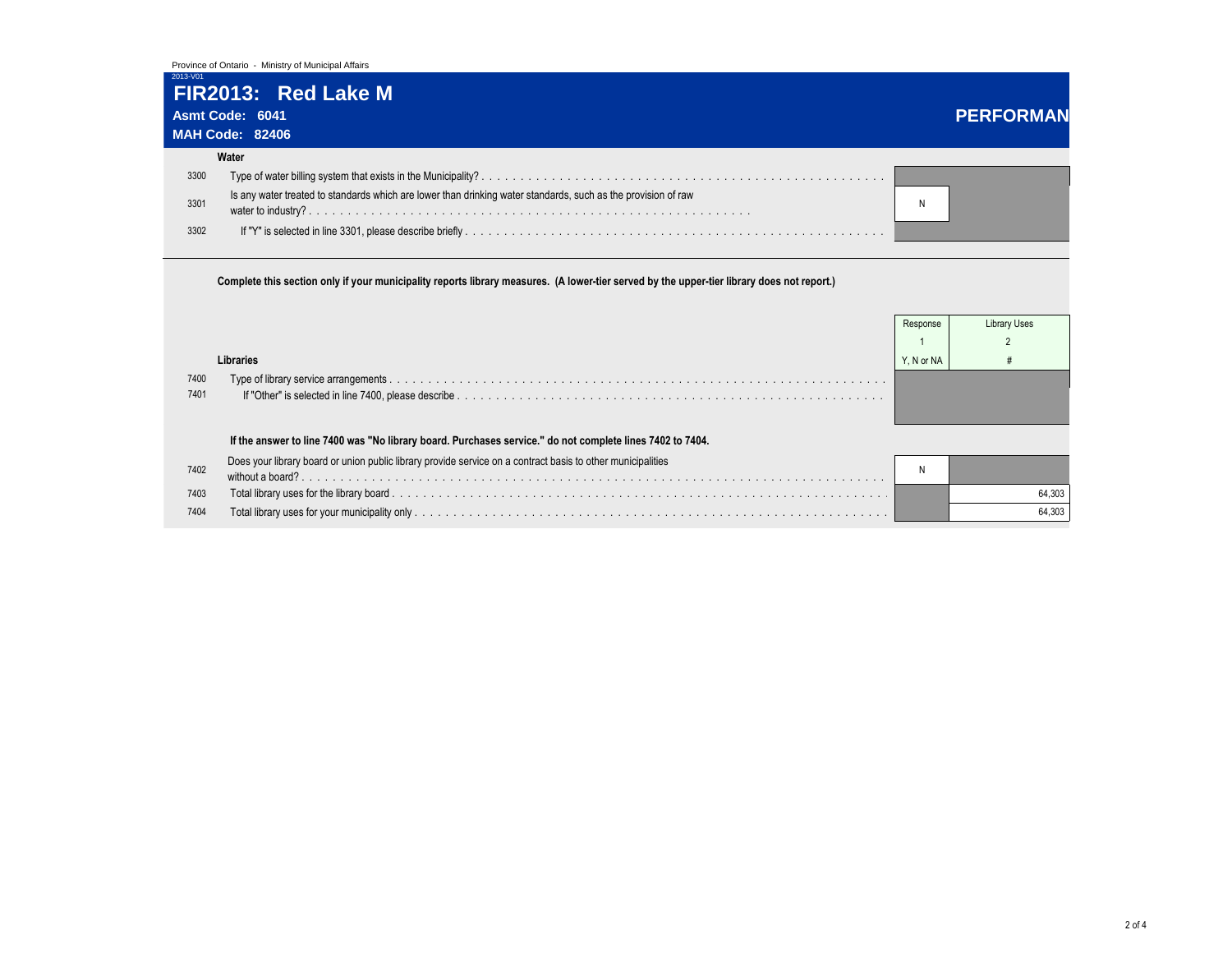28.08.2014 13:59

## **Schedule 94 CE MEASUREMENT: QUESTIONS for the year ended December 31, 2013**

| , ure j                                                                                                                 |
|-------------------------------------------------------------------------------------------------------------------------|
| Description                                                                                                             |
| 3                                                                                                                       |
| <b>LIST</b>                                                                                                             |
| Other Method (Please describe below)                                                                                    |
| Actual Expenses Coded to Program at time cost incurred. Each department<br>has expenses coded at time expense incurred. |
| Combination of Volunteer and Salaried Fire Fighters                                                                     |
|                                                                                                                         |
| Gold Corp Red Lake Gold Mines; Rubicon Gold Mines                                                                       |
|                                                                                                                         |
|                                                                                                                         |
|                                                                                                                         |
|                                                                                                                         |
|                                                                                                                         |
|                                                                                                                         |
|                                                                                                                         |
|                                                                                                                         |
|                                                                                                                         |
|                                                                                                                         |
|                                                                                                                         |
| Sidewalks, Hospital, Municipal Parking Lots are Plowed/Sanded/Salted                                                    |
|                                                                                                                         |
|                                                                                                                         |
|                                                                                                                         |
|                                                                                                                         |
|                                                                                                                         |
|                                                                                                                         |
|                                                                                                                         |